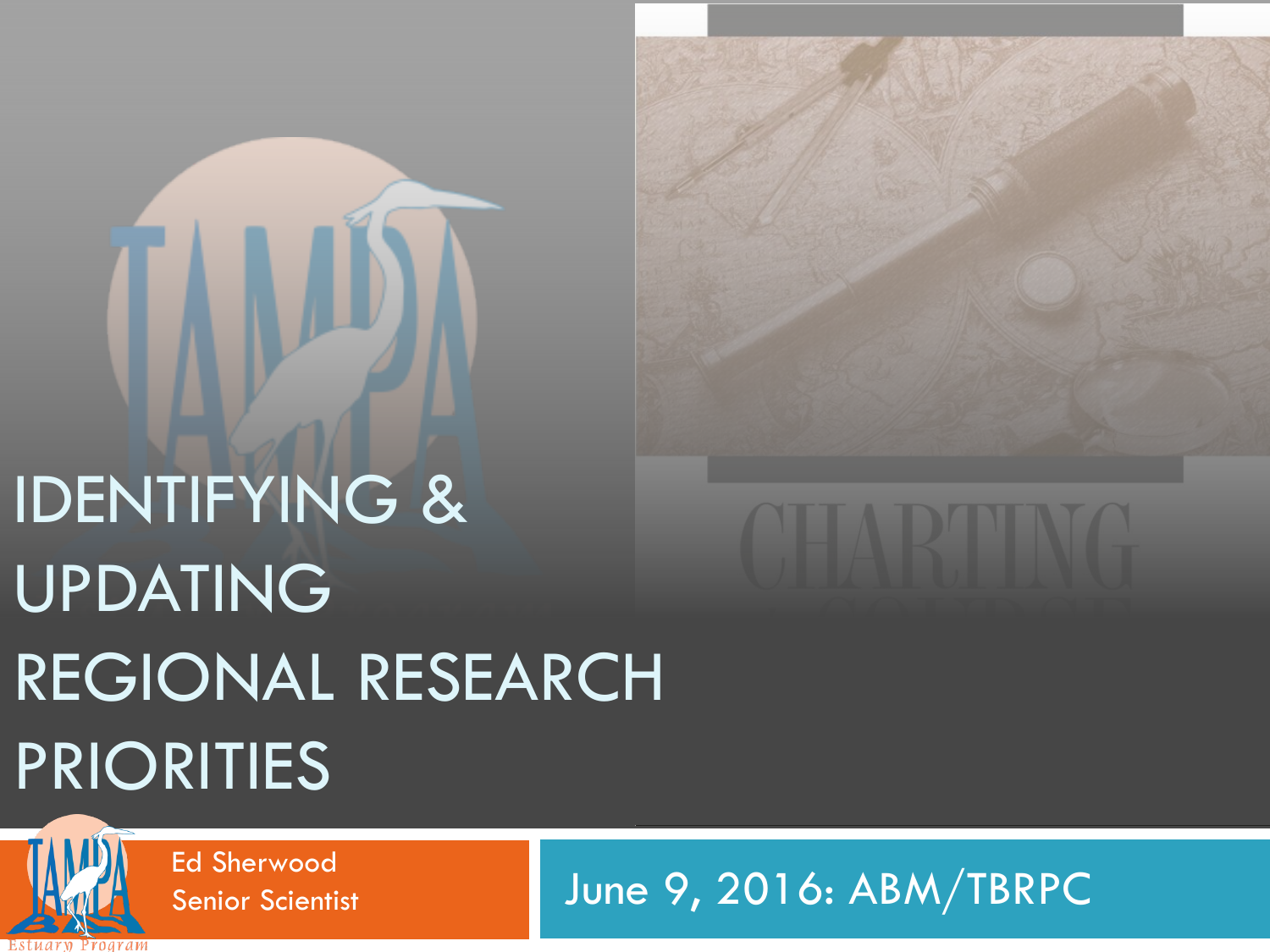### **TBEP Comprehensive Conservation & Management Plan Update**

 $\checkmark$  Bay Habitats

2015

- $\checkmark$  Fish and Wildlife/Invasive Species
- Toxics and Public Health Actions
- Dredging Action Plan
- $\checkmark$  Spill Prevention
- **Wastewater Actions**
- D Water & Sediment Quality
- **Public Education & Involvement**
- Public Access
- □ Climate Change
- D Local Implementation 2017





 $M + Y = 2006$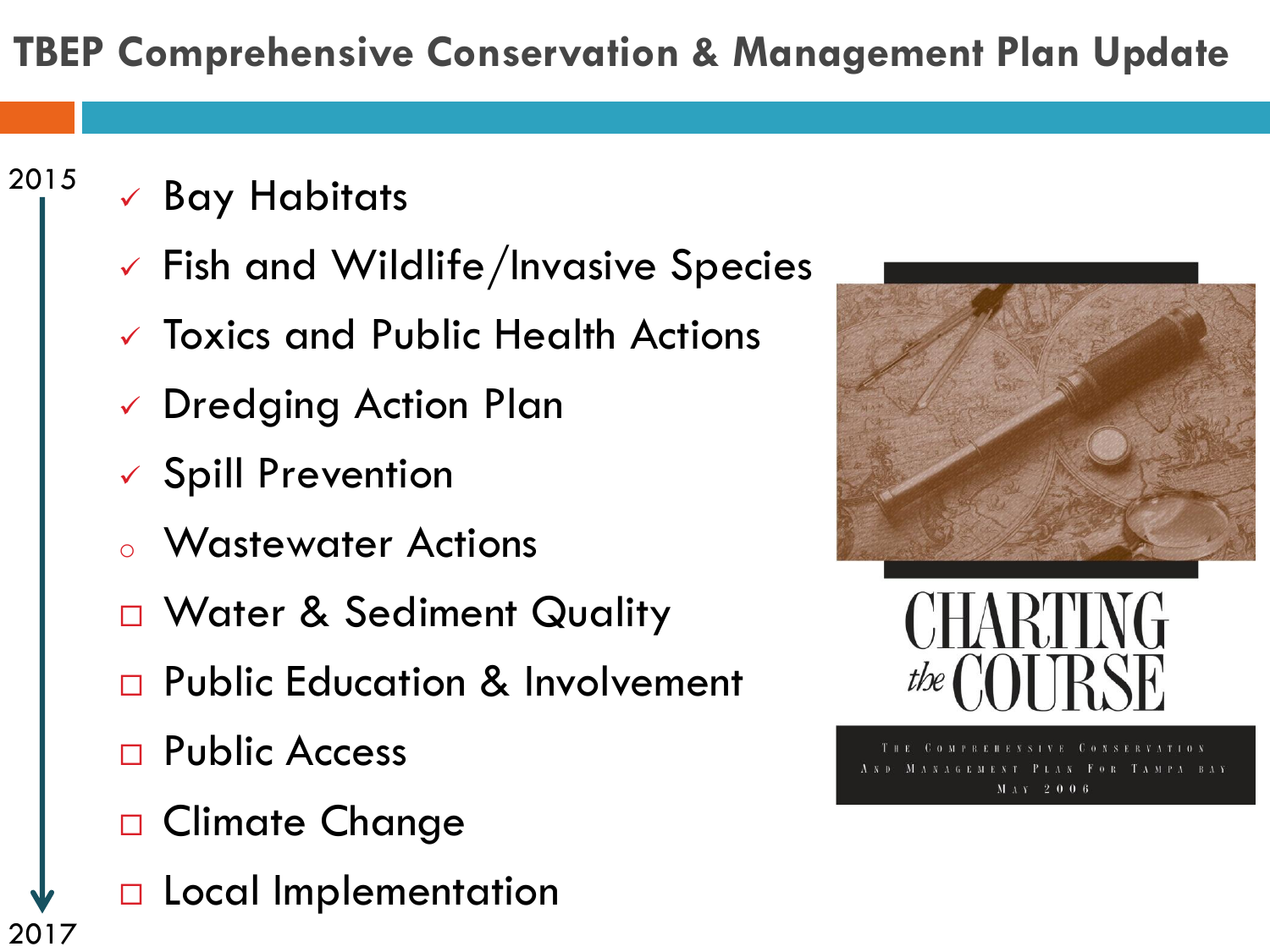## Identifying Research Priorities

- □ 2006 CCMP Update Identified Research Priorities for Tampa Bay
- □ 2009-2011: TBEP TAC Updated List of Priorities Developed (Web-based Surveys)
- $\Box$  Led to current TBEP focused projects
	- **D** Tidal Tributary Research
		- NNC Development / Salinity Barrier Removal Studies / Flow Monitoring
	- $\Box$  Focusing Compensatory Mitigation  $\rightarrow$  Habitat Restoration **Priorities**
	- **Habitat Restoration Opportunities in OTB Watershed**
	- **OTB Integrated Model Development**
	- **D** CCHA, SLR Vulnerability, Blue Carbon Projects

<http://www.tbeptech.org/committees/tac/203-tac-priorities-progress-to-date>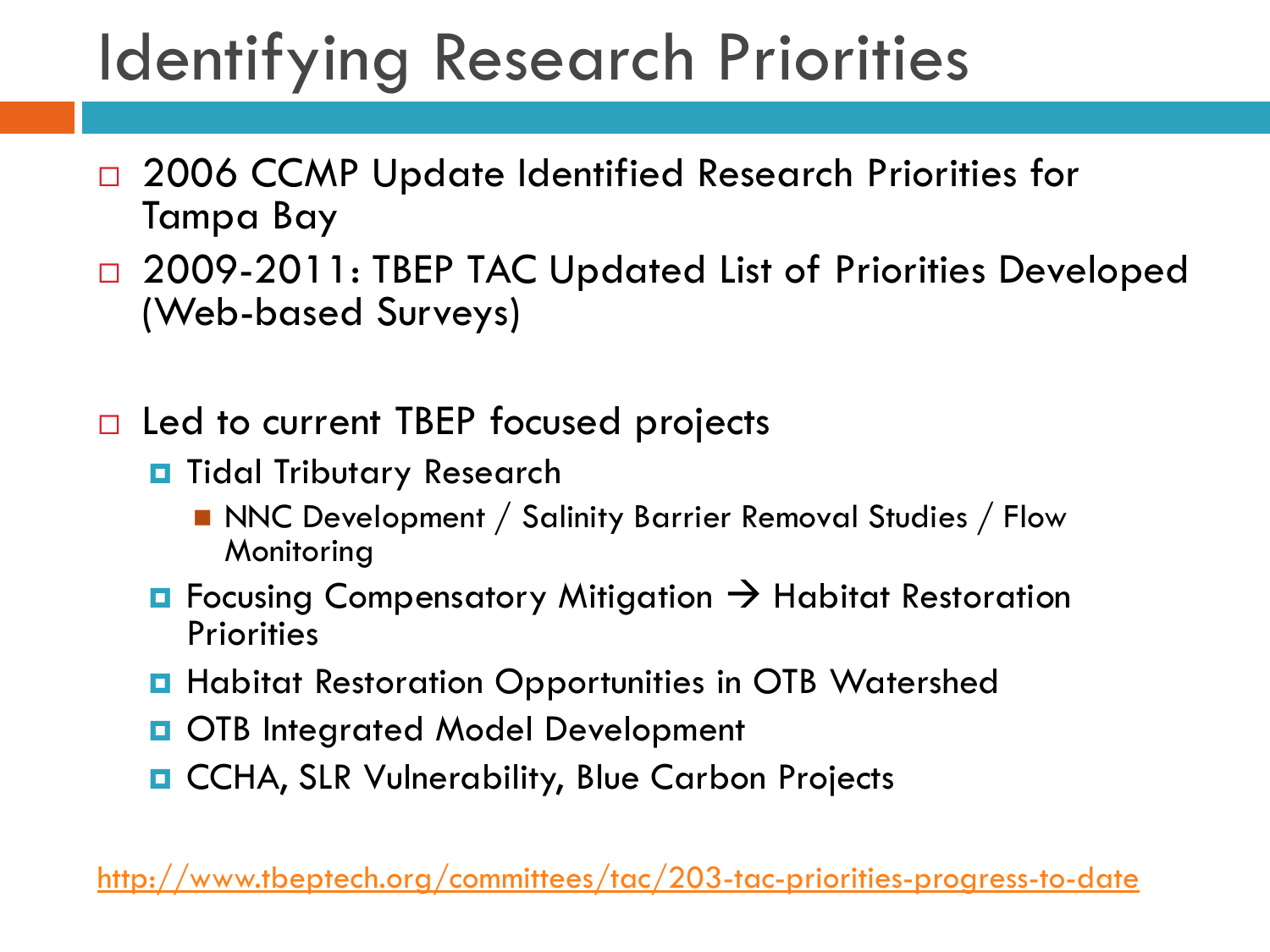### Current List (As of TAC Review thru 2011)

- A. Tidal Creek Research & Monitoring
- B. Improve Pollutant Loading Estimates
- C. FW Inflow Research & Assessments (MFLs)
- D. Climate Change Research
- E. Tampa Bay Estuary Nutrient TMDL
- F. Watershed Development Impacts
- G. TN TMDLs/BMAPs in the Watershed
- H. Habitat Quantity & Quality Assessments
- I. Ungaged Streamflow & Groundwater
- J. Improve Watershed & Bay WQ Modeling
- K. Coordinate Restoration Efforts
- L. Seagrass Recovery Problem Areas

Higher Priority

Lower

Priority

 $\hspace{0.1cm}\rule{0.7cm}{.1cm}\hspace{0.1cm}$ www.tbeptech.org/committees/tac/203-tac-priorities-progress-to-date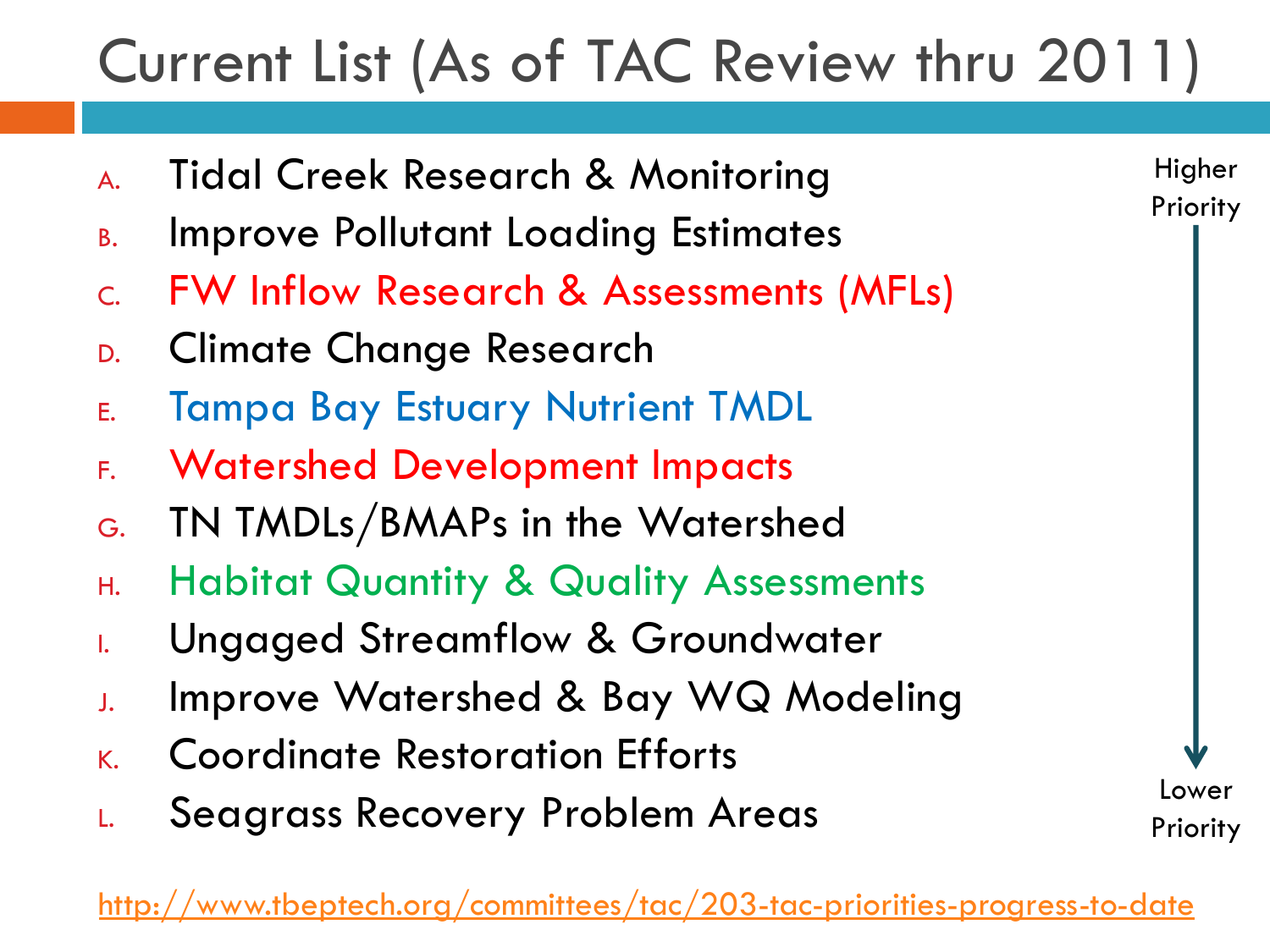### Newer TAC Priorities (In no particular order!)

- □ Emerging Contaminant Concerns PAHs (coal-tar based sealants), PPCPs, Microplastics, Herbicides
- □ Critical Coastal Habitat Status, Trends & Targets for Remaining Key Habitats Oysters, Hard/Live Bottom, Tidal Flats, Artificial Habitats, Tidal Creeks, Coastal Uplands
- □ Cross-cutting Research & Management Plan Implementation
	- More integration of social/behavioral research
	- **Restoration/mitigation for multiple/watershed** benefits





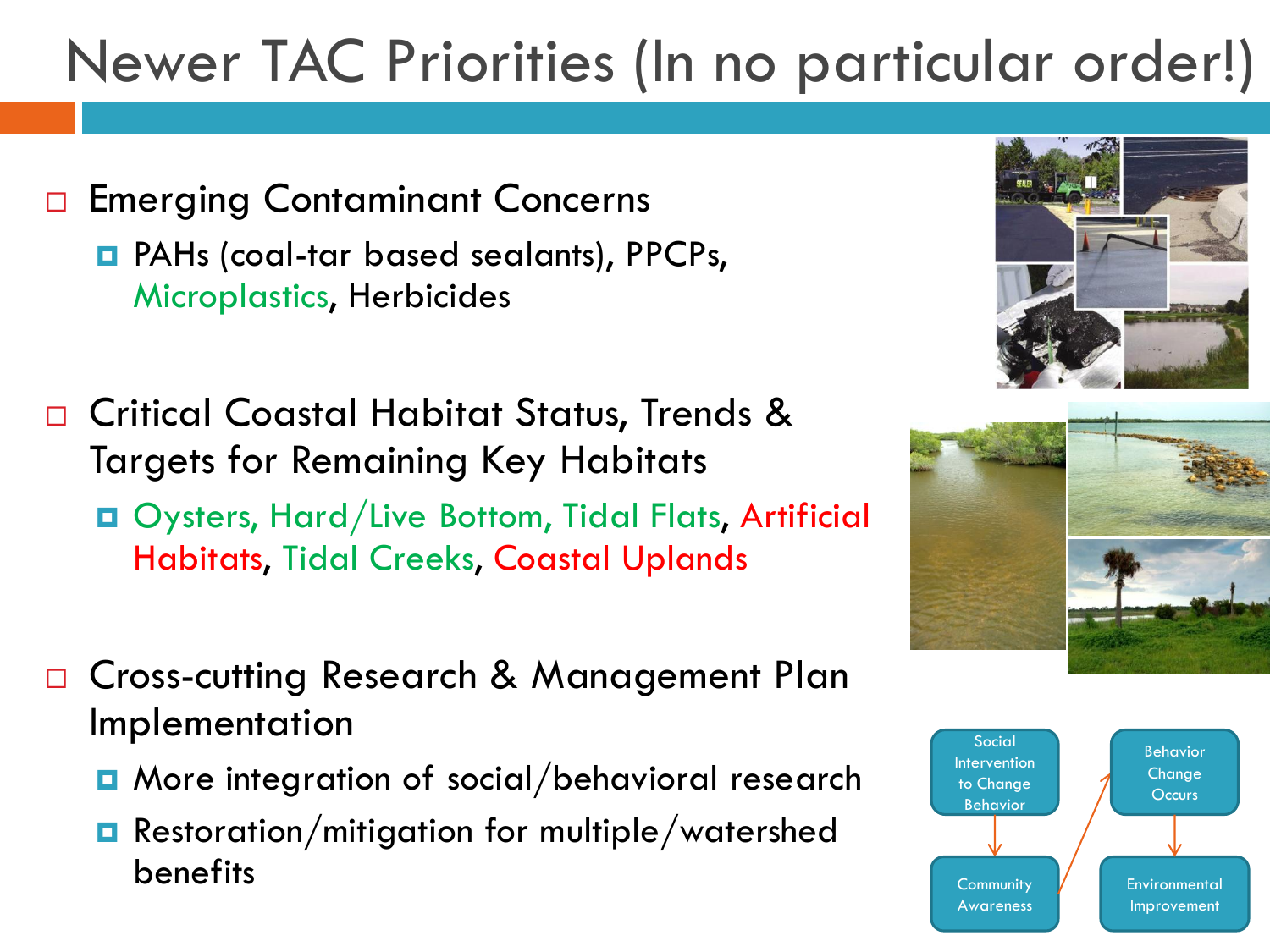### CCMP Update: New Research Needed

### □ Bay Habitats

- Re-evaluate "Restoring the Balance" paradigm in the context of continued Pop. Growth, climate change, & SLR
- **La** Long-term monitoring for mitigation success
- **□ Coastal development impacts to existing wetlands** (function & quality)

**Habitat Restoration BMP Document** 

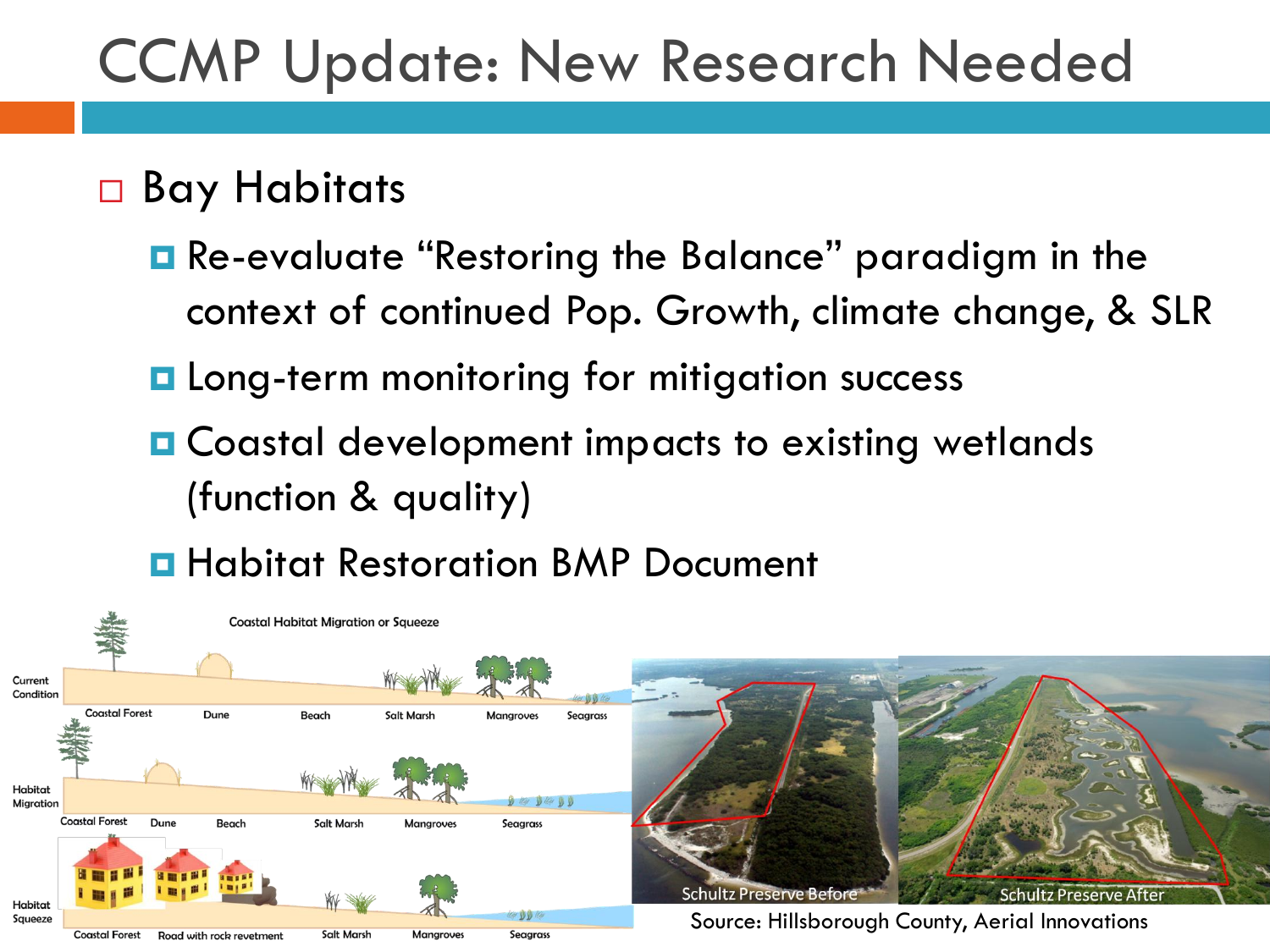### CCMP Update: New Research Needed

- □ Fish & Wildlife & Invasive Species
	- **Bay scallop sustainable population**
	- **Explore other biotic indicators of habitat/water quality** health
	- **Early life history studies for important fishery & priority** species (e.g. grouper, snapper)
	- **I** Improved monitoring, detection & tracking for highpriority existing or potential invaders

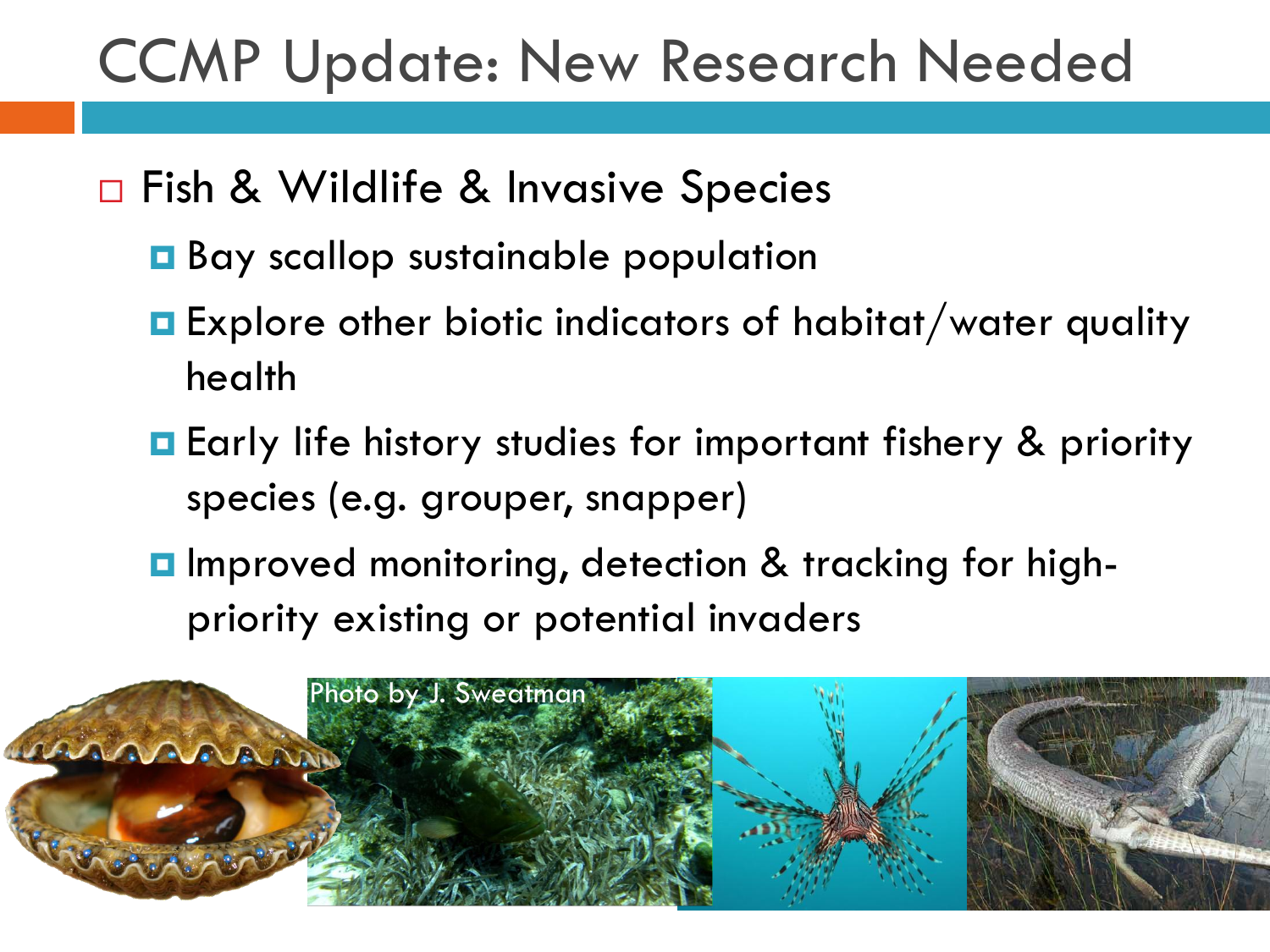### CCMP Update: New Research Needed

#### □ Toxics & Public Health

- **E** Focus on emerging rather than legacy chemical contaminants  $\rightarrow$  Unknown impacts to GW/SW resources
- **□** Sources and ecological effects of microplastics
- **B** Better quantify fecal contamination sources & expand monitoring locations
- **D** Direct microbial pathogen research

Occurrence of contaminants of emerging concern along the California coast (2009-10) using passive sampling devices

> .<br>David Alvarez<sup>i</sup>, Keith A. Maruya<sup>2</sup>, Nathan G. Dodder<sup>2</sup>, **Wenjian Lao'**, Edward Furlong' and Kelly Smalling'

#### **ARSTRACT**

Three passive sampling devices (PSDs), polar organic chemical integrative samplers (POCIS). polyethylene devices (PEDs), and solid-phase microextraction (SPME) samplers were used to sample a diverse set of chemicals in the coastal waters of San Francisco Bay and the Southern California Bight. Seventy-one chemicals (including fragrances, phosphate flame retardants, pharmaceuticals, PAHs, PCBs, PBDEs, and pesticides) were measured in at least 50% of the sites. The chemical profile from the San Francisco Bay sites was distinct from profiles from the sites in the Southern California Bight. This distinction was not due to a single compound or class, but by the relative abundances/concentrations of the chemicals. Comparing the PSDs to mussel (Mytilus spp.) tissues, a positive correlation exists for the 25 and 26 chemicals in common for the PEDs and current-use pesticides. These CECs sometimes lack SPME, respectively. Diphenhydramine was the only common chemical out of 40 analyzed in both POCIS but due to their continual input into the environment and tissues detected at a common site.

to characterize spatial and temporal trends of contaminants in the coastal areas of the United States. Bivalves can be a useful sentinel species for contaminant monitoring programs as they remain in fixed locations and are good accumulators of persistent, bioaccumulative, and toxic (PBT) organics. This long-term monitoring program has shown that levels of the banned or restricted chlorinated organics such as polychlorinated biphenyls (PCBs) and organochlorine pesticides have decreased compared to historical values (Kimbrough et al. 2008).

With the levels of many PBTs decreasing, the research focus is beginning to shift to "contaminants of emerging concern" (or CECs). CECs is a term encompassing a broad range of chemicals not traditionally part of monitoring studies such as pharmaceuticals, fragrances, flame retardants, and the persistence of traditional chlorinated organics. from industrial, agricultural, and urban sources, they maintain a pseudo-persistence (Daughton and Ternes



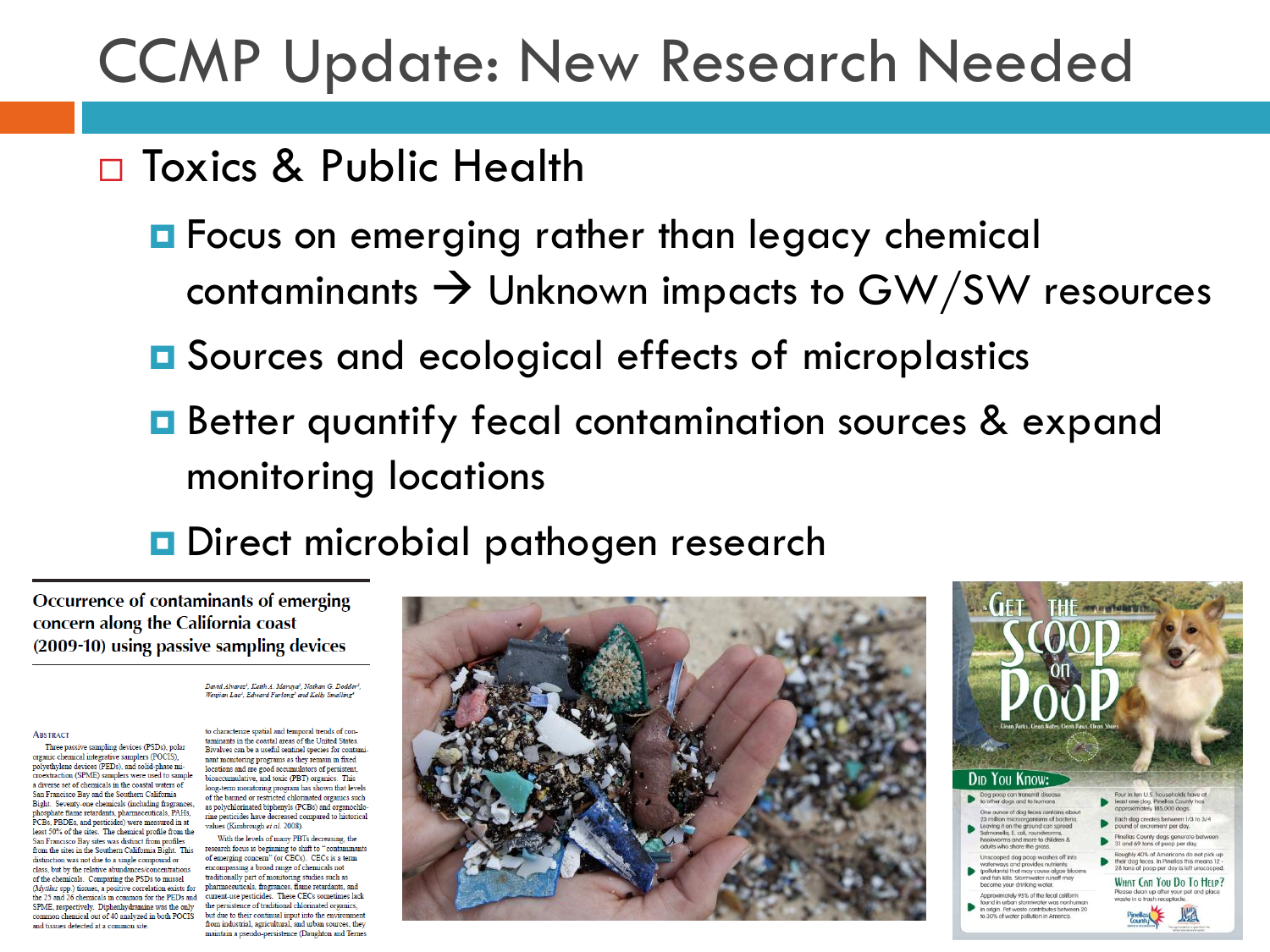### Others: ABM Input?

- □ Nutrient sources in stormwater runoff / Effectiveness of ordinance implementation
- Other F&W metrics of habitat estuarine health: entire estuarine community (benthos/macrobenthos)
- □ Short-term and long-term CC/SLR impact planning